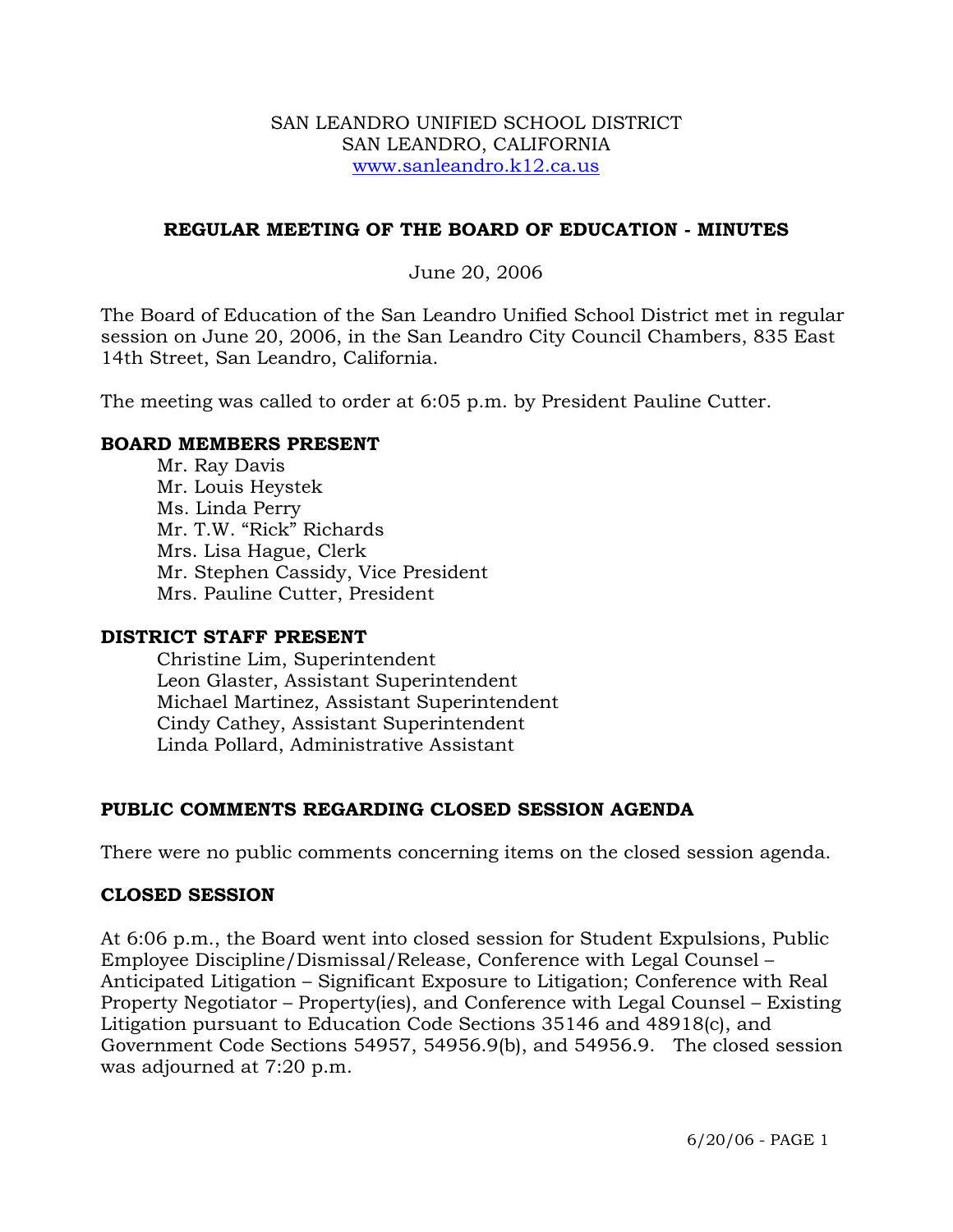The Board returned to open session at 7:25 p.m. with the Pledge of Allegiance to the Flag. President Cutter said the Board had been in closed session and no action was taken.

# **APPROVAL OF AGENDA**

President Cutter noted that the presentation by Felix Elizalde, Member, Alameda County Board of Education was listed incorrectly on the agenda, so the presentation by Mr. Elizalde would be in July.

On a motion made by Mrs. Hague and seconded by Ms. Perry, the Board approved the agenda for the regular meeting of June 20, 2006 as amended by a 7-0 vote.

# **REPORTS** Parks & Recreation Commission Report – Dean Koenig, San Leandro Unified School District representation updated the Board on the Parks & Recreation Commission. Highlights included

- 1. The Cherry Festival committee is continuing to work towards reinstating the event by 2007. They are currently working on the framework and location of the festival, adding that with the passage of the business license tax, they feel much more positive with regards to its reinstatement. They are hoping to present a proposal to the City Council in September.
- 2. The Washington Manor Pool Project is expected to be completed in August. He said that there was a tour recently, and he would be glad to arrange a tour for any interested Board members.
- 3. Community Benefit Grant: Through this grant, the Parks & Recreation Commission, funded two programs that would benefit our school district: \$2,000 went to the San Leandro College Bound program, and the San Leandro Music Theatre received \$3,500.

# **PRESENTATIONS**

Amy Furtado, Principal of San Leandro High School, presented information related to safety at San Leandro High School. The presentation provided 1) highlights of the parent town hall meeting and meetings with student groups; 2) the school's plan for providing additional support for next year's 9th graders; and, 3) additional steps the school has taken and plans to take to ensure students and staff safety.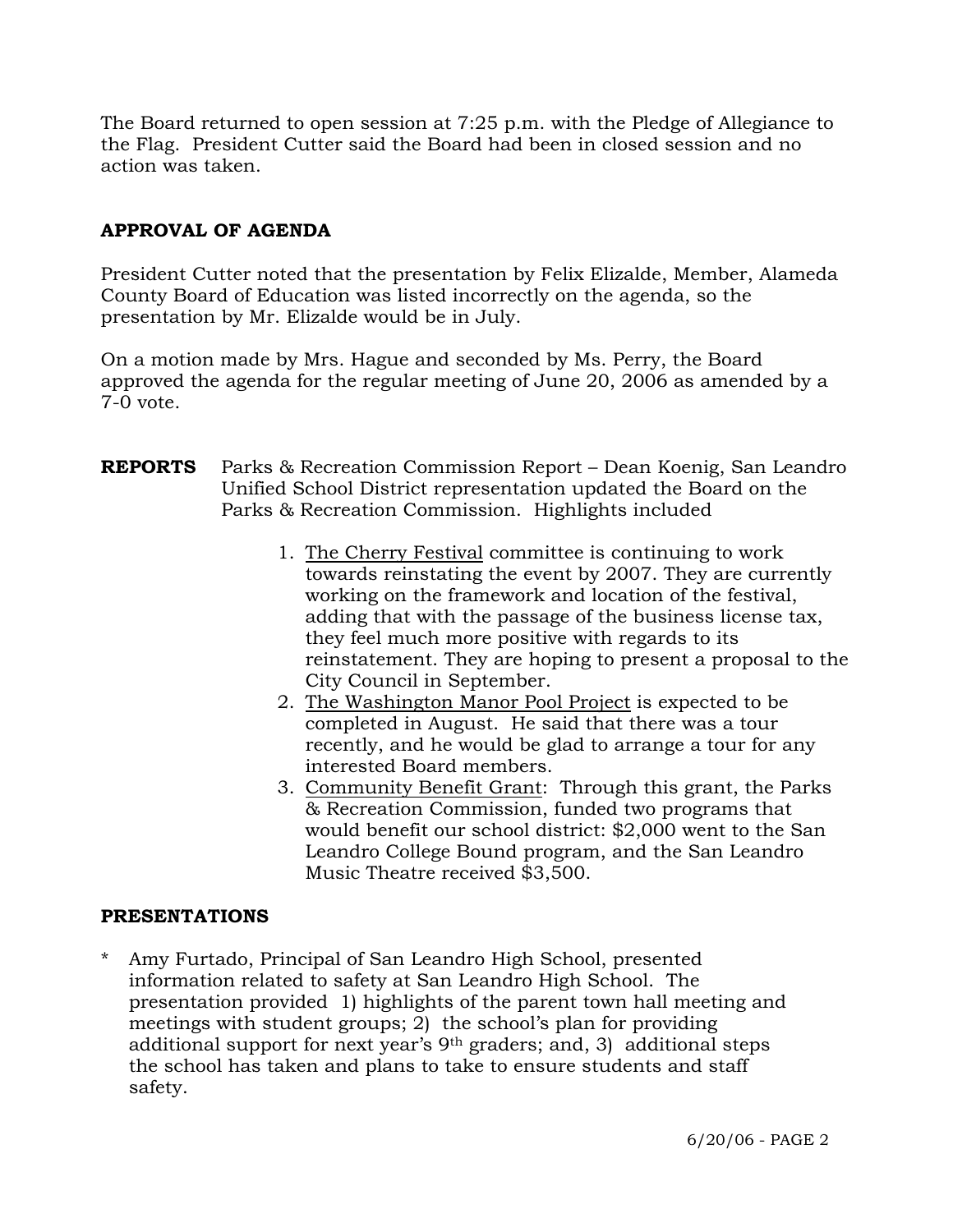Ms. Furtado explained that following the April 26 racial "stand-off" at the high school, meetings with parents and students were scheduled to discuss and look ahead towards next year in an effort to raise student achievement and improve the school culture. She indicated that a detailed plan would be developed over the summer and fall.

Parents felt that there was a need for increased parent involvement, an improved communication plan, and culture building activities. Ms. Furtado added that workshops focusing on Latino and African American parents and students would be offered in conjunction with United Parents' meetings, in response to another concern shared by the parent group.

Students found that teacher support varied, and there was a need for increased mediations. They would also like to see a more positive relationship developed between students and key staff members such as the campus security and administration, as well as more school activities and school-wide lessons validating students such as club meeting attendance by the administration, and counselor/student relationships, with Ms. Furtado adding that a lot of time and energy needed to be focused on the counseling department.

After speaking with teachers, Ms. Furtado said that they would be working on a communication plan, clarity of roles when a crisis occurs and culture of recognition.

After reviewing the feedback from these meeting, it became apparent that regardless of the success of the bond, focusing on the 9th grade was of the uppermost importance and that next year a two week orientation program for 9th graders in their English classes was planned as a way of acclimating them to the high school environment, along with tenth through twelfth grade ASB students assisting Freshman in much the same way as Link Crew did.

Ms. Furtado said that she would continue to try and visit classrooms everyday and that the school would continue their truancy intervention, improve communication with parents through newsletters and providing translators at United Parent meetings, enforce the new residency requirements, provide additional security training, and completion of facilities projects such as cameras and fences would help to secure the campus. The Discipline Committee that was convened this year was found to be very helpful, particularly for new teachers, by offering monthly meetings on the "how-tos" of discipline. It would begin again this fall.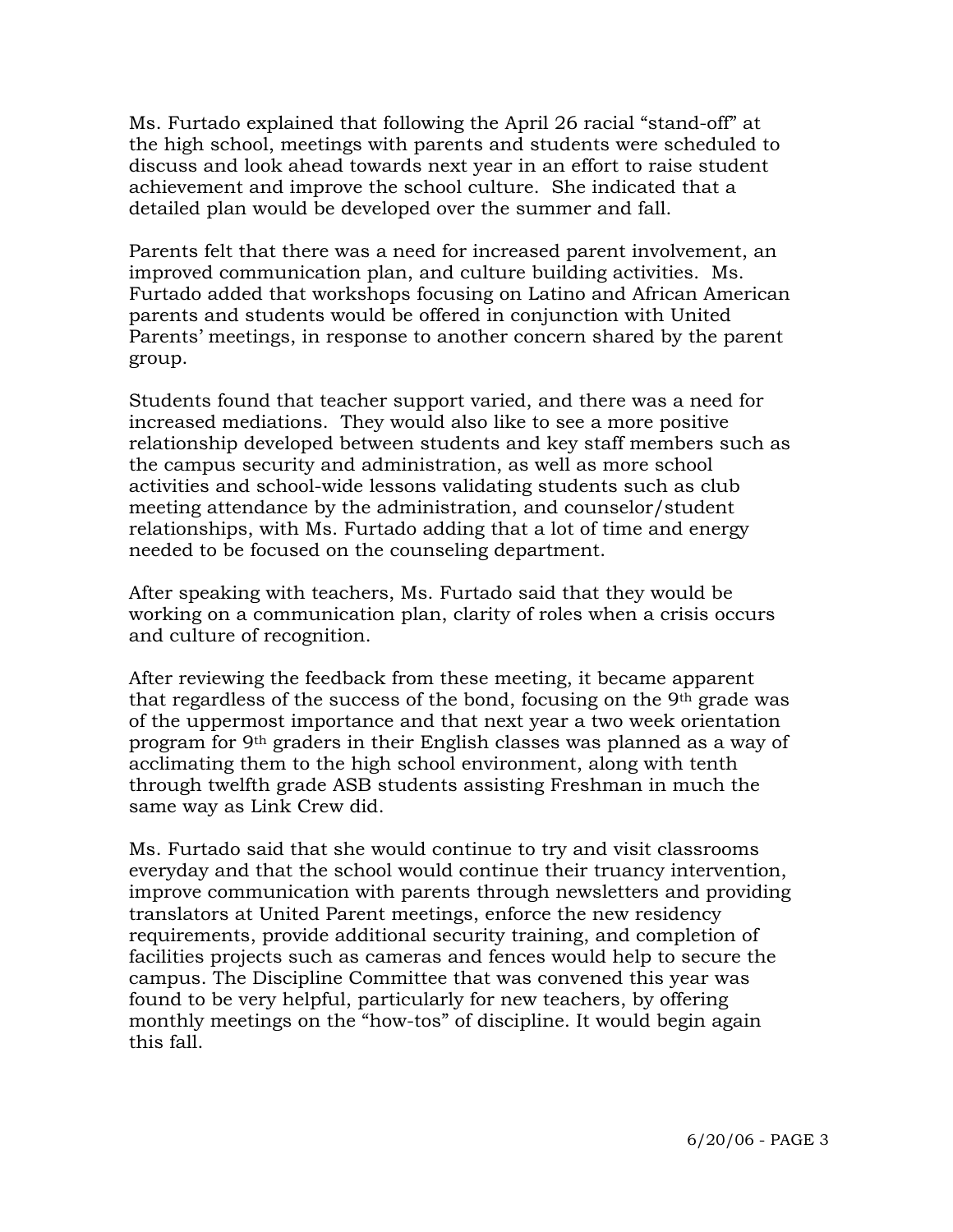Some of the supporting work planned for next year includes continuing with Equity training, and implementing academic recognition events, noting that there is a need to celebrate and recognize the many good things that San Leandro High School is doing, as well as recognizing that all staff needs to support our students by creating a culture of success, recognition and great expectations.

Board members thanked Ms. Furtado for her continued leadership at the high school and that her efforts to increase parent outreach and involvement was a great way to improve the system.

Mr. Heystek said that parents serve as role models for the school population; however, he did not see this happening at the high school and suggested a "link crew" for parents that would link experienced parents with new ones to the service available. He also was interested in how Lincoln and Lighthouse Independent Study have evolved this past year. Ms. Furtado felt that the high school had a very positive relationship with Lincoln; however there was a need for increased space at that site for those students lacking credits, and more work would be needed to mirror the Lighthouse program with the high school curriculum.

 Mr. Cassidy requested a copy of the minutes from the parents' Town- Hall meeting on May 4, adding that the inability to communicate with teachers by phone, and the auto-dial system were two concerns that he heard at that meeting, suggesting that staff research affordable technology that could be purchased next year. Another concern for Mr. Cassidy was keeping the site Website updated. He would like the Superintendent and staff to review the high school's counseling program model for its effectiveness of accountability. He encouraged administrative classroom visits as a way to enforce "high expectations for all."

Classroom management was a concern for Mrs. Cutter, stressing the need for on-going staff training. She also would like to see fundraising for "Challenge Days" in an effort to bring the students, parents and community together. She also offered the Board's help to personally invite parents to the beginning of the school year meeting.

As a way of improving the relationship with the high school neighborhood, Ms. Perry suggested an invitation to an "open house" type setting at the school site, for the neighborhood community as a way for them to observe and see what the high school is all about.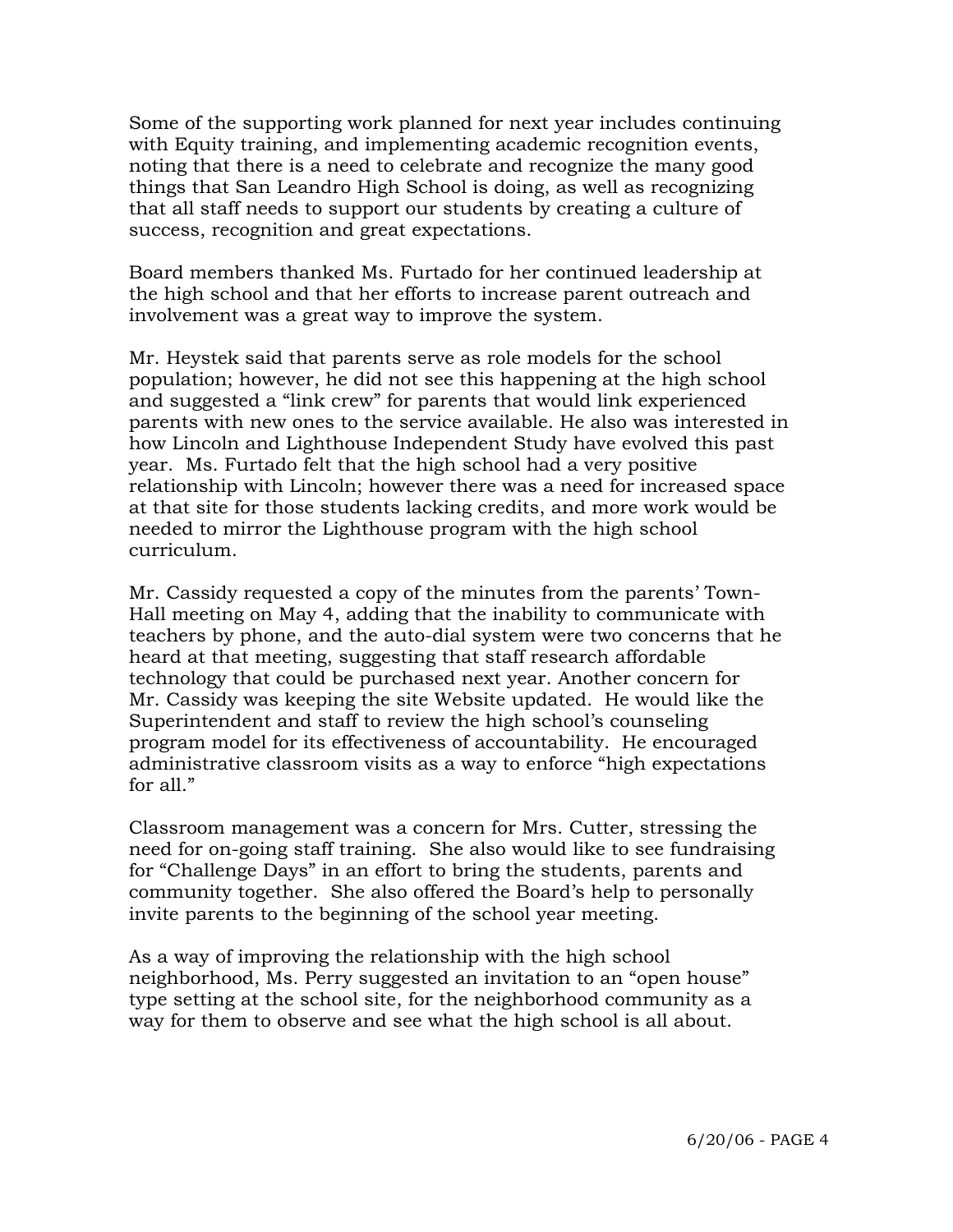## **PUBLIC TESTIMONY ON NON-AGENDA ITEMS**

- Lorraine Lerner, San Leandro Teachers' Association CTA representative addressed the Board regarding action taken towards a sexual harassment grievance filed by a District teacher/parent. She requested that the Board overturn the Superintendent's action, by adhering to Board Policies 100 and 200 to ensure a safe environment. Ms. Lerner also indicated that due to the sensitivity of this matter, she would be happy to discuss this issue in more detail in closed session.
- Maria R. Peña, Laura Chavez, Isidro Carrillo, Keitha Rojas, and Leti Esparza addressed the Board on their continued frustration with the Jefferson Elementary School administration and their unhappiness with the recent decision to reassign a very popular and dedicated 3rd grade bilingual teacher, Steve Craig, to the 4<sup>th</sup> grade in the upcoming school year.

President Cutter confirmed that the parents would be meeting with District staff to discuss some of these issues.

\* Cindy Cathey, Assistant Superintendent of Educational Services, presented information to the Board summarizing the results of the Academic Program Survey (APS) self assessments completed by each school site. She presented implications and next steps for the District based upon the APS results.

She explained that the state recommended Academic Program Survey (APS) was the document used by schools to guide their assessment of the effectiveness of their program based on nine essential components, adding that as a School Assistance and Intervention Team school, this had been the guiding document for Washington Elementary School for the past two years. In addition this was also a recommended document for schools identified as Program Improvement schools, or Program Improvement schools on watch (currently the District has two: Jefferson and Wilson elementary schools), Program Improvement Districts, and Program Improvement Districts on watch, which our District is at this moment.

Ms. Cathey said that the document serves as a program foundation and represents minimum guidelines for a school or district that is working towards achieving high levels. She saw the survey as a way for a school to conduct a baseline self-assessment which forms the basis for school improvement.

 She reviewed the nine essential components and shared a chart summarizing the ratings (which range from (0) minimal, (1) partial, (2) substantial, or (3) fully) given to each school site indicating strengths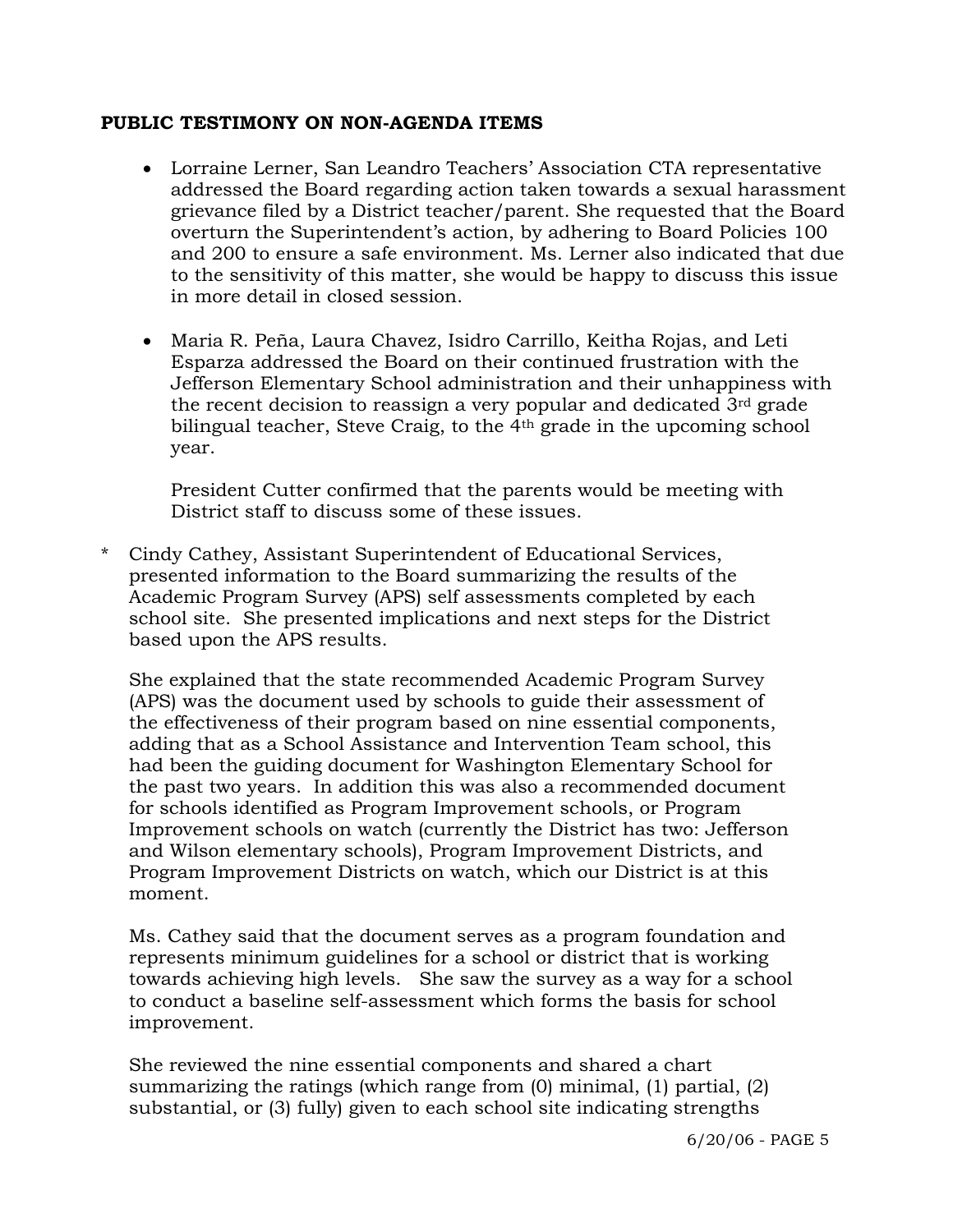and areas of need.

 Areas of strengths identified at the elementary level included credentialed teachers in most of the classrooms, fiscal support in reading and math, and pacing guides are in place in reading and math. Credientialed teachers, daily use of math materials, and math collaboration were identified as secondary strengths. Areas of need include coaching, AB75 and AB466 training in math and reading, math and reading intervention time and a monitoring system to drive instruction.

 Ms. Cathey indicated that this summer the Administrative Institute would be looking at defining district-wide agreements regarding the use of reading and math materials, working with sites to allocate as much uninterrupted instructional time as possible, and defining district-wide agreements related to the use of staggered reading time. In addition implementation of the REACH program for grades 4- 10 was scheduled for fall 2006. She also hoped to seek additional funding to pay for AB466 and AB75 training, as well as continue to provide teacher and administrator training for use of Edusoft System as well as expanding Edusoft to include grade 1 English/Language Arts and math; and grade 9 English/Language Arts and Algebra.

 Working with school sites to align budget to priority needs identified in the APS, redesigning and updating the school plans to ensure a consistence, coherent template that reflects areas of need and district wide site agreements, and seeking grant funds for reading and math coaching were just a few other areas that would be addressed.

 Trustee Perry was concerned about some of the major gaps in the ratings, and Mrs. Hague wondered how it was possible that a few of the elementary schools lacked fiscal support in reading and math, and if the high school pacing schedule went beyond algebra. Ms. Cathey explained those areas would be addressed at the Administrative Institute.

 Mr. Cassidy requested a "user-friendly" version of this information, as a way of educating the community on the innovative work the District has been undertaking to increase student achievement. Areas of concern he raised included the turn around time for collecting the data and producing reports from Edusoft, lack of interaction with teachers with regards to the agreements made between district administrators and principals, and the technological skills of the teachers with regards to the ability to manipulate the data and understand reports, adding that he would be interested in hearing how the program worked at McKinley, as they had chosen a different avenue to follow.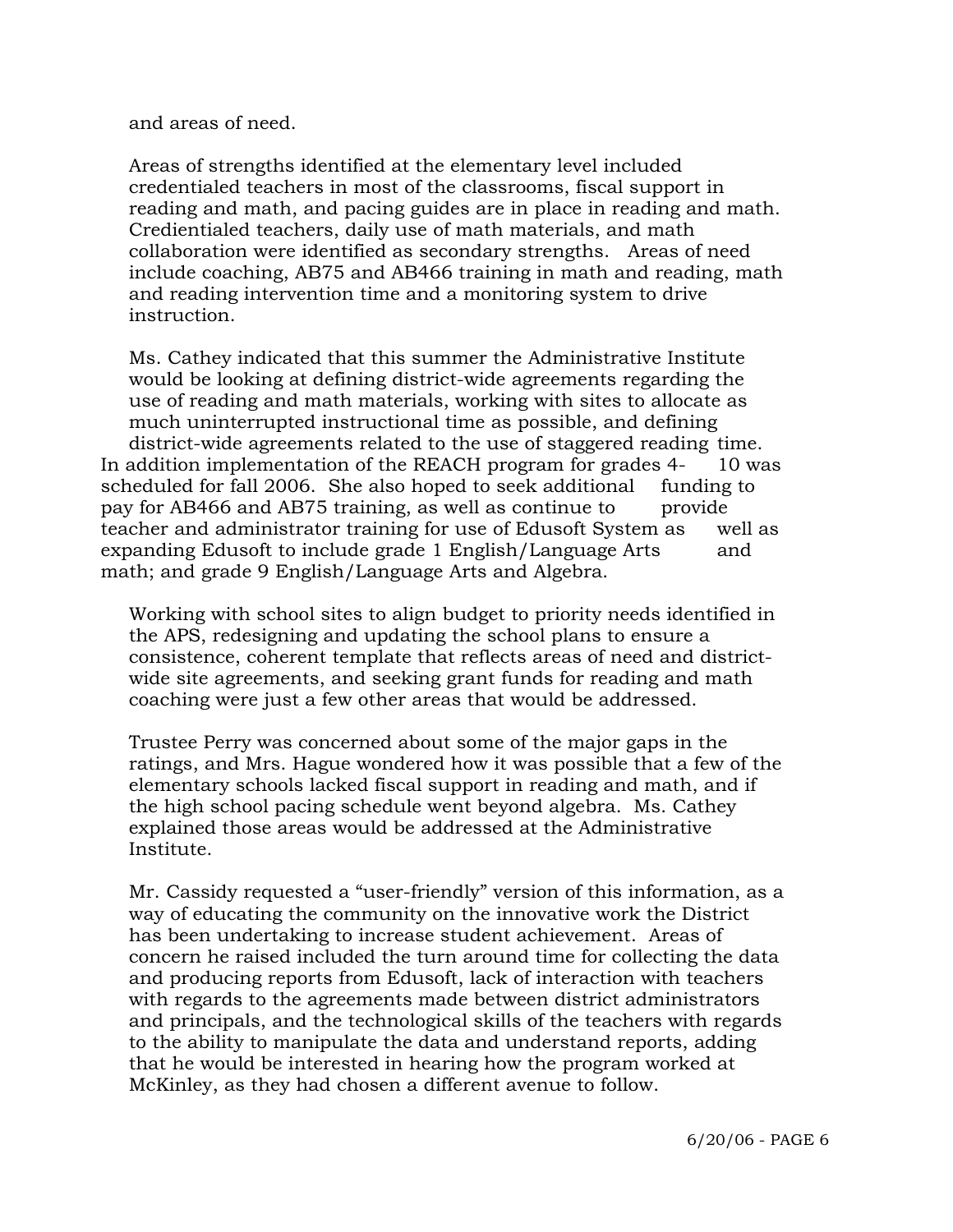## **REPORTS**

- 1) Correspondence Clerk Hague reported receipt of a letter from Lewellyn Shartukar regarding an extended date for appeal, and emails from Kathy Goodall regarding WAMA for Schools and Megan's law; from Jill Raimondi regarding advanced math at Bancroft; from Roxanne Ansolabehere regarding San Leandro High School library issues and expansion addendum; and from Barbara Tierney regarding an auto-response to a message that she had sent. Mrs. Cutter said that she would clarify the confusion with Ms. Tierney.
- 2) Superintendent's Report Superintendent Lim reported on
	- The high school graduation, highlighting the accomplishments of the Class of 2006, which included raising over \$1.8M worth of scholarships for over 190 graduates, and an outstanding athletic and DECA (an association of marketing students) year. Details of the students' accomplishments will be featured in the *Focus* and published in the San Leandro Times this week.
	- She announced that the San Leandro Collaborate received a \$3,000 grant from Kaiser to sponsor the "Healthy Families for Life" event in October at Bayfair Center.
	- With the implementation of child care at Washington this coming year, granting intra-district transfers has been frozen temporarily. Assistant Superintendent Cindy Cathey will be meeting with principals to gather data, and develop some protocols on how to assign and approve intradistrict permits, keeping in mind that it must be consistent.
	- She reported that 25 people (including Cabinet, Principals and Vice Principals participated in a two-day institute at Stanford University sponsored by the California Alliance of the African American Educators (CAAAE), where they were energized and excited about the research available regarding African American people and students. Keynote speakers included Dr. Wade Nobles who spoke about "touching the spirit" in education and African American people, Dr. Joyce King who spoke about the education needed to heal a group of people, and the role of cultural knowledge in effective teaching and teacher preparation, and Dr. Noma LeMoine who spoke about African American standard English learners, an overlooked and underserved language minority. Ms. Lim said that the information would be incorporated into the District's Equity Plan for Year 4.
	- There will be a Leadership Institute on June 22, where a communication specialist will speak to the group about "one clear voice", followed by a Principals' Institute on June 27, where they will discuss non-negotiables, "can't continues", and what to look for while conducting classroom walk-throughs.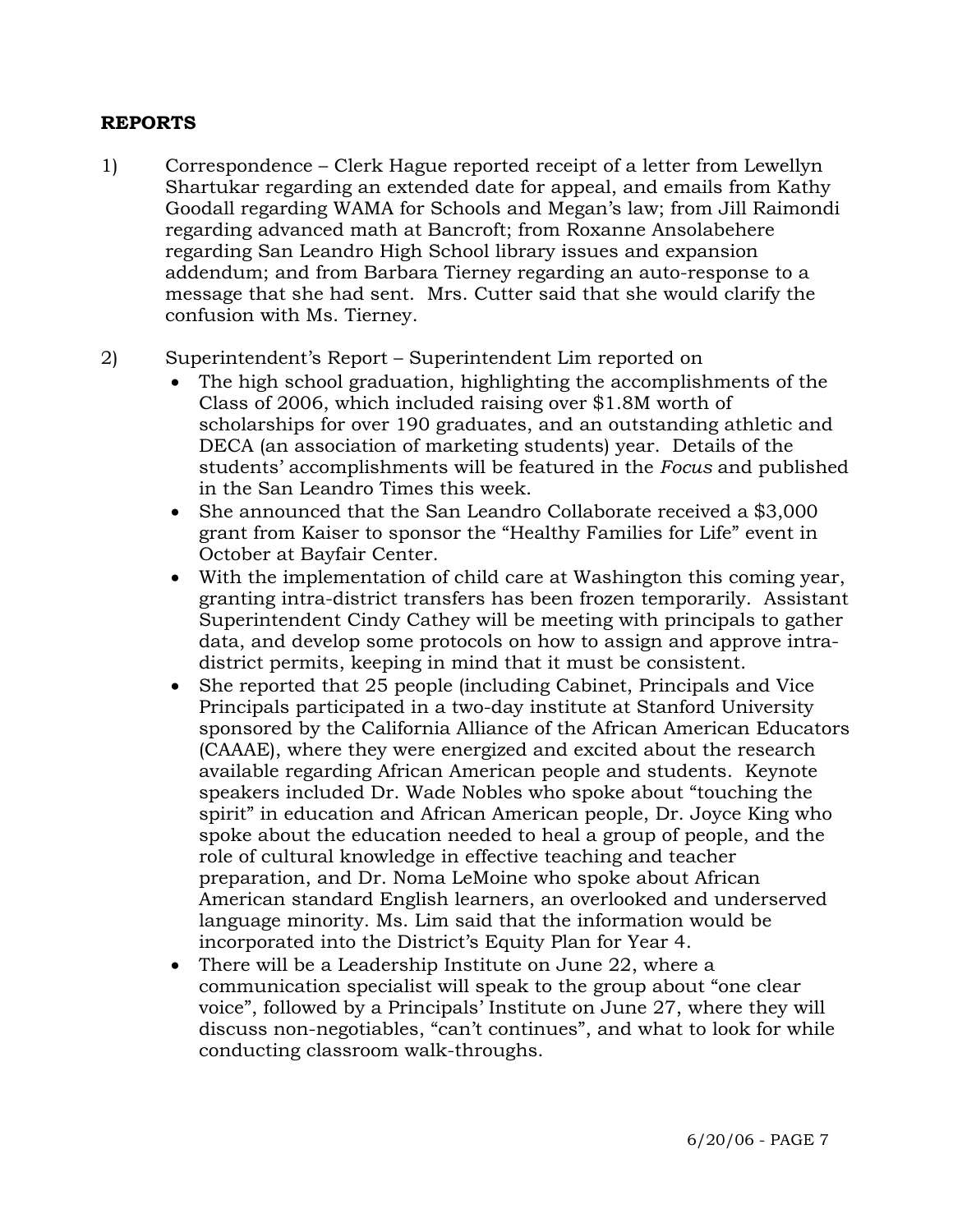Mrs. Cutter hoped that with regards to intra-district transfers, educating the students would be the primary focus, rather than childcare and accommodating parents' schedules.

 Mr. Cassidy echoed Mrs. Cutter's comments and requested that information regarding Intra-District permits be included in the non confidential section of *Confidentially Speaking* so it could be shared with the public.

## **CONSENT ITEMS**

### Human Resources

2.1-C Acceptance of Personnel Report

### Educational Services

- 3.1-C Acceptance of Donations
- 3.2-C Recommendation from Administrative Panel for Expulsion for Student E57-05/06.
- 3.3-C Recommendation from Administrative Panel for Expulsion for Student E59-05/06.
- 3.4-C Recommendation from Administrative Panel for Expulsion for Student E62-05/06.
- 3.5-C Recommendation from Administrative Panel for Expulsion for Student E63-05/06.
- 3.6-C Recommendation from Administrative Panel for Expulsion for Student E64-05/06.
- 3.7-C Recommendation from Administrative Panel for Expulsion for Student E65-05/06.
- 3.8 -C Recommendation from Administrative Panel for Expulsion for Student E66-05/06.
- 3.9-C Recommendation from Administrative Panel for Expulsion for Student E67-05/06.
- 3.10-C Proposed Stipulated Expulsion Order for Student E77-05/06.
- 3.11-C Gifted and Talented Education (GATE) Application 2006-2007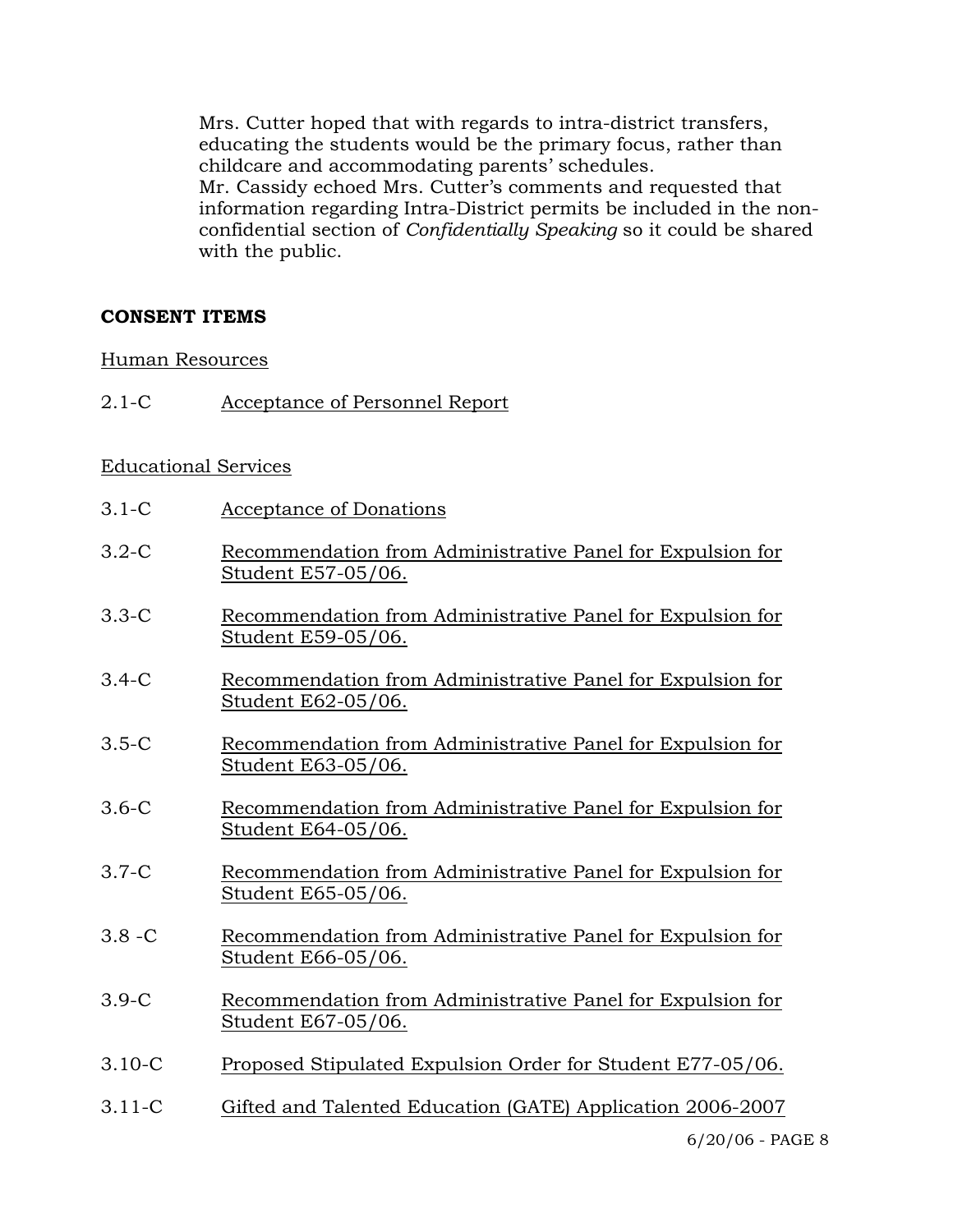# 3.12-C Discard of Outdated Textbooks and Materials

# Business, Operations and Facilities

- 4.1-C Ratification of Payroll
- 4.2-C Approval of Bill Warrants
- 4.3-C Resolution #06-30 to Declare Certain Equipment Surplus and/or Obsolete

On a motion made by Mr. Davis and seconded by Mr. Cassidy, the Board approved the consent items by a 7-0 vote.

# **ACTION ITEMS**

## General Services

1.1-A Resolution #06-27, Governing Board Elections – Specification of the Election Order

> On a motion made by Mr. Richards and seconded by Mr. Davis, the Board adopted Resolution #06-27, Governing Board Elections – Specification of Election Order by a 7-0 vote.

1.2-A Resolution #06-28, Governing Board Elections – Candidates' Statement of Qualifications

> Prior to the vote, Ms. Perry requested that the resolution include reference to "gathering of signatures" which is part of Board Bylaw 9220, so that is very clear on what documents are required.

> Mr. Cassidy didn't feel that adding that clause was necessary, as it already states in the resolution that the Registrar of Voters will be directed to give a copy of the specified board bylaw 9220 to each candidate.

> On a motion made by Mr. Davis and seconded by Mr. Richards, the Board adopted Resolution #06-28, Governing Board Elections – Candidates' Statement of Qualification to include the reference to "gathering of signatures", by a 6-1. Trustee Cassidy voting no.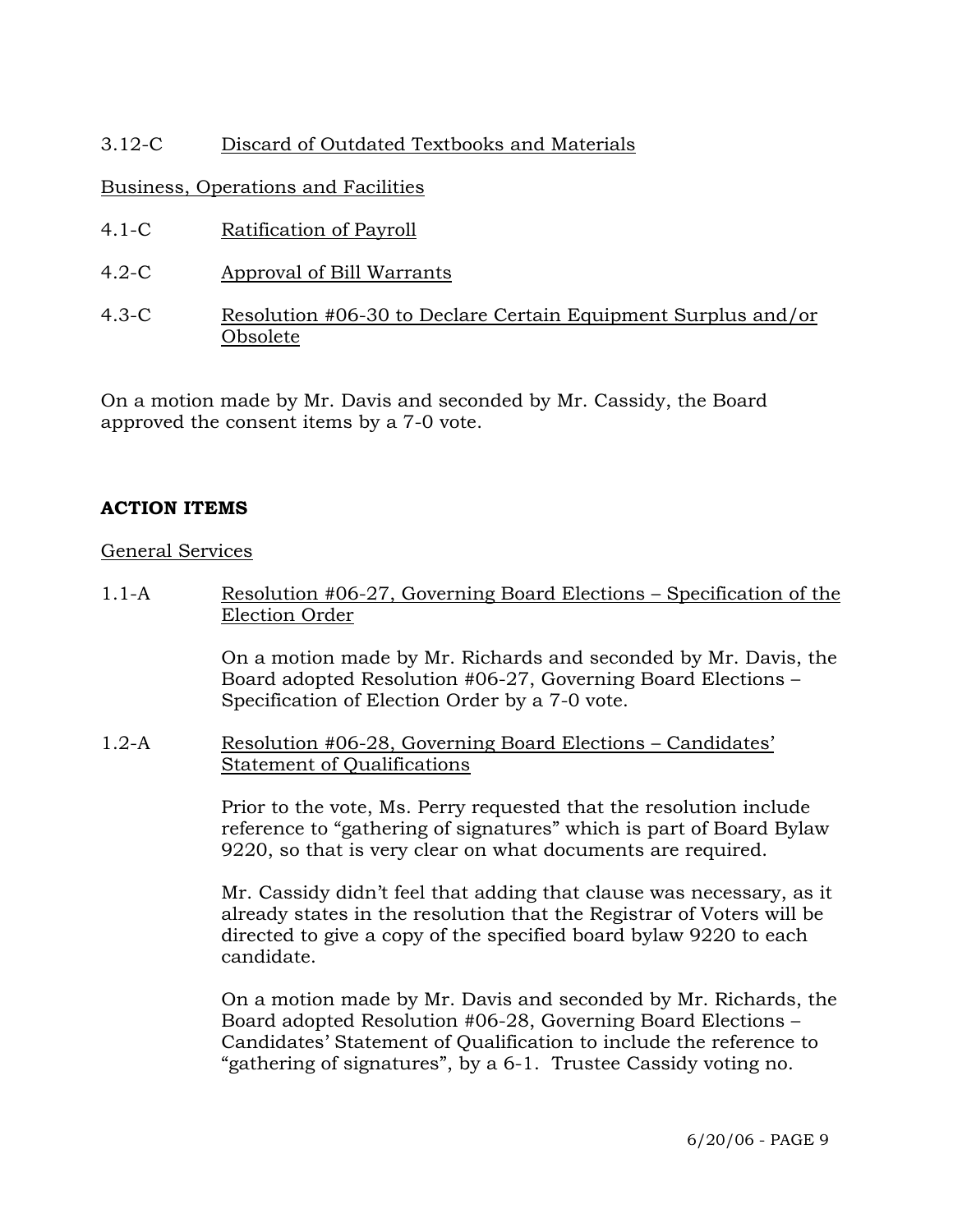### 1.3-A Resolution #06-29, Governing Board Elections – Tie Vote Procedure

On a motion made by Mr. Richards and seconded by Ms. Perry, the Board adopted Resolution #06-29, Governing Board Elections – Tie Vote Procedure by a 7-0 vote.

The Board took a break at 9:30 p.m. and reconvened at 9:40 p.m.

# **CONFERENCE ITEMS**

General Services

Mr. Facility Options from Community Workshops and Forums

The Board discussed and considered prioritizing facility options from community workshop and forums.

Superintendent Lim reviewed the ranking results from the 24 ballot responses from the June 19 Community Forum. Results of the general categories indicated that overcrowding at the high school and classroom modernization were of the highest priority, with the 7th and 8th grade Opportunity Program following. Responses indicated that the community favored having the 9th Grade Academy off the high school campus with the PG&E acquisition, and library expansion on the high school campus. Replacing field lights, restroom building, bleachers, drinking fountains, and fence drew the highest votes, with regards to the Burrell Field renovation, and the community favored modernizing the existing Jefferson Multipurpose room, and expanding the Adult School Senior Program.

A copy of the results from the May 31 Community Forum, Frequently Asked Questions, modernization outline, and PowerPoint presentation were also distributed to Board members.

The Board shared their thoughts regarding the June 19 community forum, and posed clarifying questions regarding the ranking results of the options, the PG&E acquisition, and joint-use projects.

Mr. Cassidy felt that the reconfiguration of grades issue needed to be addressed and suggested that information be available at the next board meeting outlining the analysis and research that has been done regarding this issue as well as programmatic issues. In addition he suggested more detailed explanation with regards to site acquisitions on west side of the City, and information addressing the continuing question "What happened to the money from the sale Pacific High School", as well as the other schools that were sold.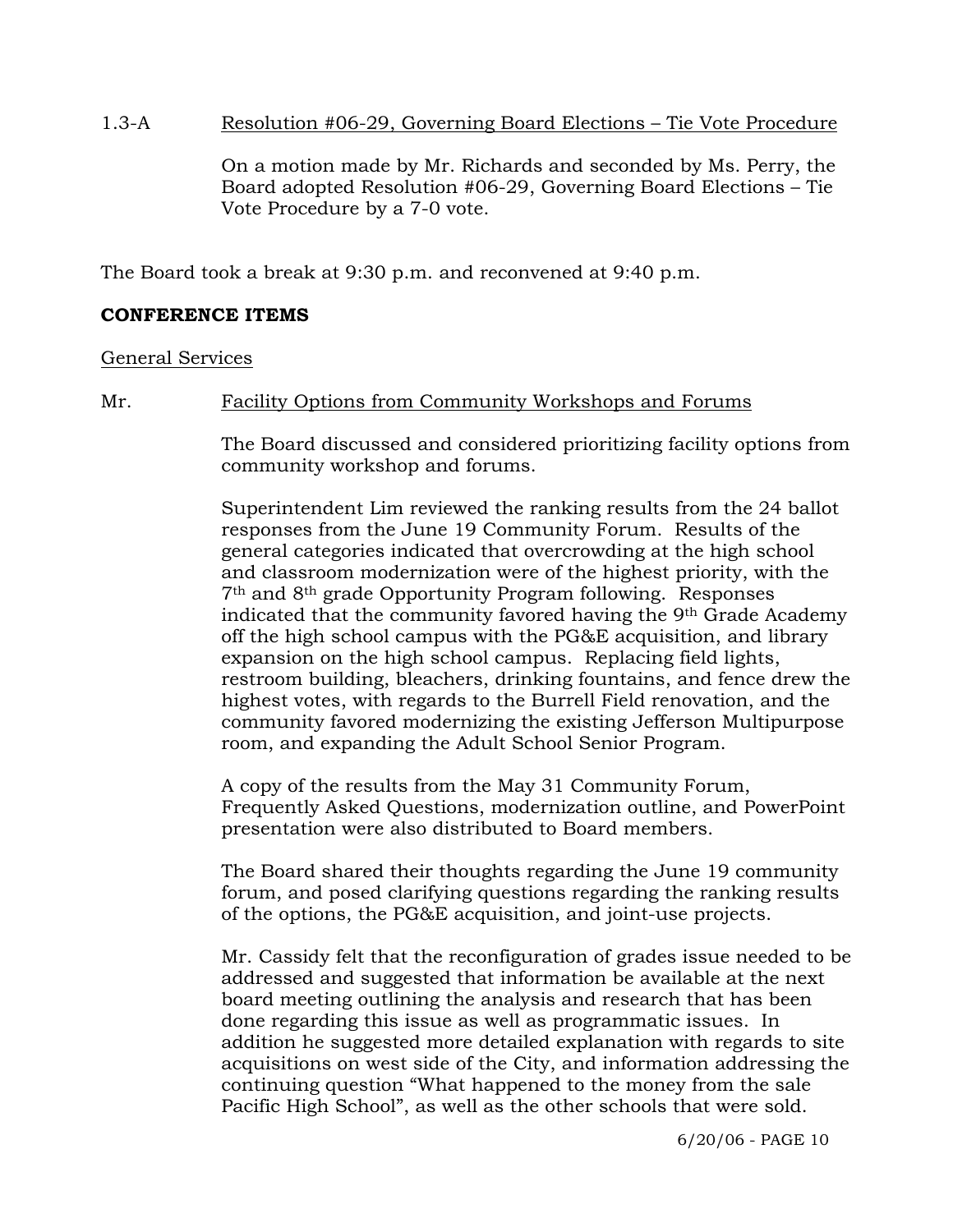Several Board members felt that the options needed more explicit information and clarification, particularly with regards to the 9th grade academy and they were not ready to make any decisions tonight.

Mr. Cassidy suggested meeting with Connell Lindh, the campaign consultant, to review the November 2005 survey, and the minutes from the Development Team Meeting, noting that on June 27 a meeting with the business community was scheduled to get a feel of their intentions. He also felt that creating a facility blueprint (somewhat like the one created for the parcel tax) combining various documents such as a timeline of all the meetings that have occurred, along with a narrative addressing the reason for the bond and the need for a 9th grade academy would be helpful. He shared articles with the Board regarding 9th grade academies that he hoped they would find helpful and useful.

Ms. Perry felt that the District was building false expectations with the community and needed to be more realistic.

The tax threshold continued to be a concern of the Board. Mr. Richards thought there needed to be a contingency plan in place should some of the considerations not occur, and that it was important to start formulating priorities, basing it upon the result of the November 2005 survey.

Mr. Davis said that in addition to looking at the bond amount, state matching funds and any dollars from the City should also be considered.

Mrs. Cutter would like a facility workshop to work out the details of the modernization considerations.

Mr. Heystek felt that classroom modernization, overcrowding at the high school and the middle school opportunity program were areas that the community would support as they would have the greatest impact on the students.

The Board approved a motion made by Mr. Heystek to adjourn the meeting at 10:40 p.m. which was amended by Mr. Cassidy to 10:50 p.m., and seconded by Mr. Richards by a 6-1 vote. Mrs. Cutter voting no.

Mr. Richards suggested distributing another survey with specific projects in mind to determine the tax threshold, asking the Superintendent to bring back the cost information to the June 29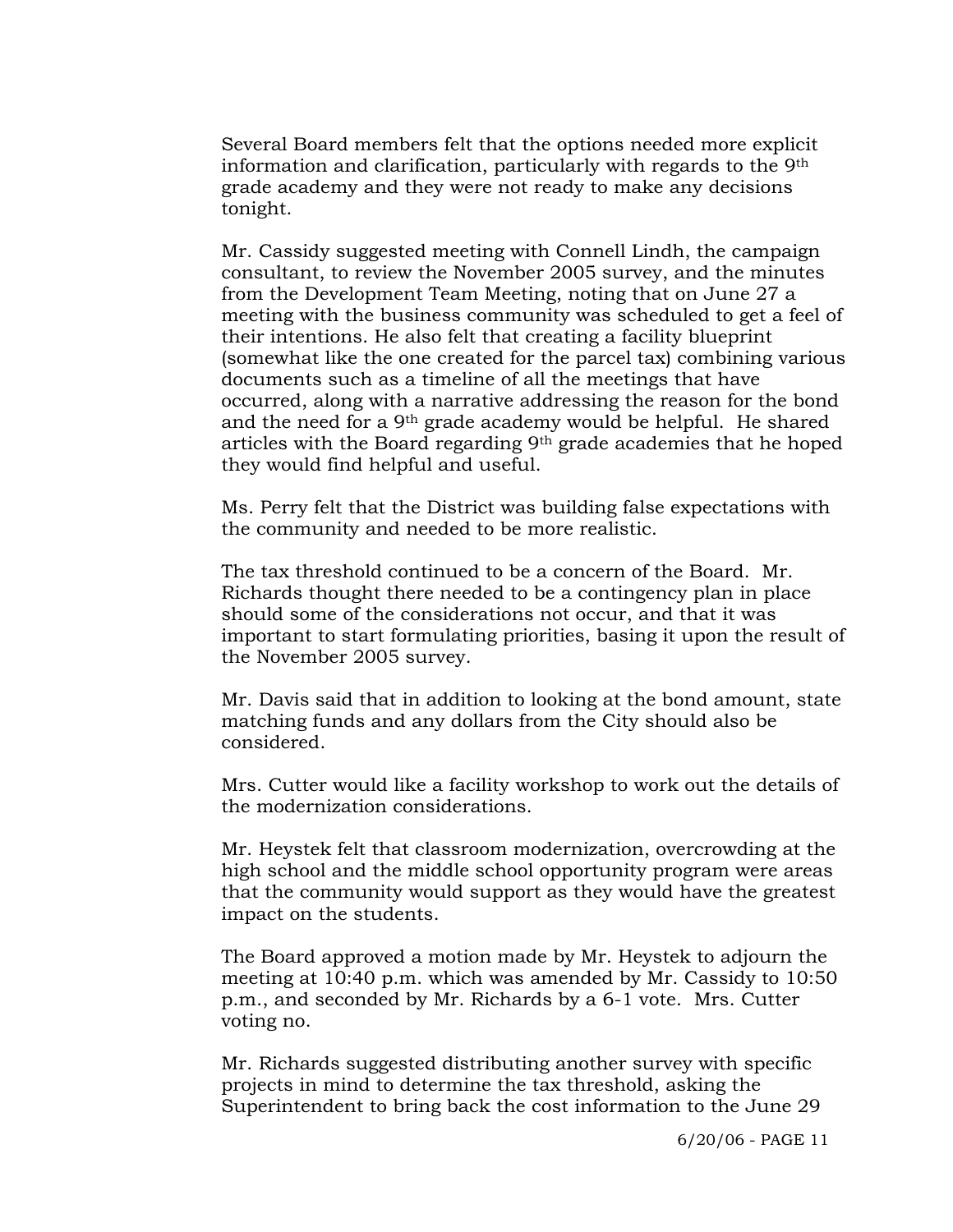special meeting.

Mr. Cassidy noted that he had recently spoken to Brad Senden regarding the Board's interest in doing another survey, stating that Mr. Senden didn't think there was enough time nor prudent because the last two were done within a 12-month period. It was the consensus of the board for the Superintendent to bring back cost information with regards to conducting another polling survey to the June 29 Special Board meeting.

In addition, Mr. Cassidy would like to have a more detailed definition on the Performing Arts Center (PAC) with respect to the music classrooms and voc ed. and the status of the availability of the Ford lot, adding that if we moved ahead with the PAC, he would like to see a second quad in front of the building.

It was the consensus of the Board to include a facility workshop on July 5 to address those questions and concerns that were raised and set aside July 13 as a placeholder, as suggested by the Superintendent. First draft language for the resolution would be discussed and developed at the July 18 meeting.

# **INFORMATION ITEMS**

# Educational Services

3.1-I Revision of Exhibit 5125 – Request to Withhold Directory Information Form

> The Board received for information revision of Exhibit 5125 – Request to Withhold Directory Information Form as presented.

# Business, Operations and Facilities

4.1-I Miscellaneous Receipts Miscellaneous receipts in the amount of \$26,390,221.41 for April 2006 and \$12,643,141.67 for May 2006 have been deposited in the Treasury of Alameda County.

# **ADDITIONAL SUGGESTIONS AND COMMENTS FROM BOARD MEMBERS**

• Mrs. Cutter said that a copy of the details of Pacific High sale was sent to Wafaa Aborashed, President of the Davis West Neighborhood Group.

She proposed researching the process of electing Board members at-large, or reducing the number of members to five, as some of the current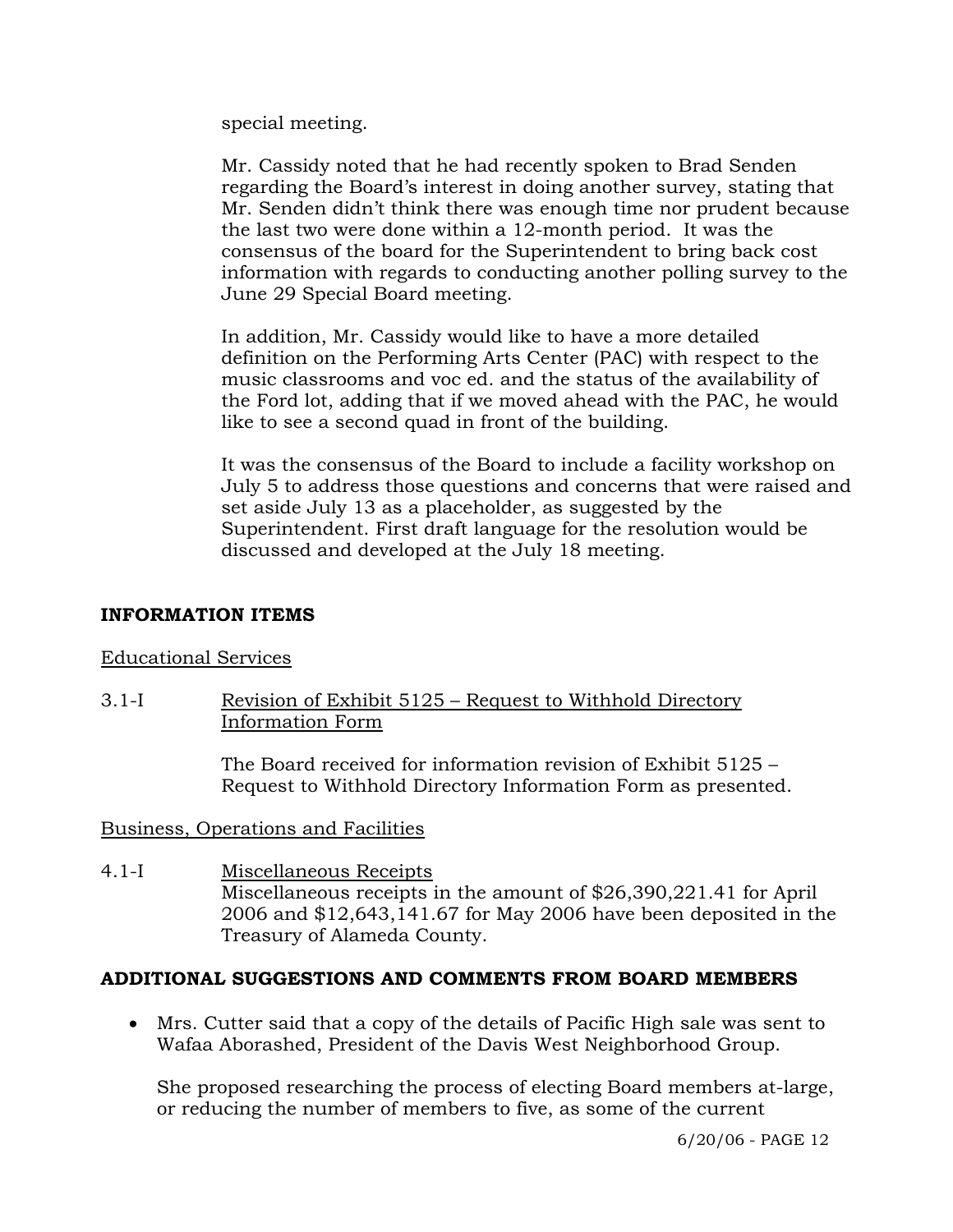members no longer had schools in their trustee area; however only Trustees, Heystek, Cassidy, and her were in favor.

Mrs. Cutter said that she spoke with Robert Brennan from the Chamber, and it was his suggestion, and the Board agreed, that a meeting between Heidi Finberg, Dan Walters, and himself, along with the Superintendent, Assistant Superintendent Leon Glaster, and her be scheduled to explore options and receive feedback regarding the possible November bond, adding that President Cutter would also email the Mayor and City Council for their comments.

• Mr. Davis requested that the Board president send a thank you letter to the Mayor for arranging to have a "Congratulations to the Class of 2006" announcement placed on the Auto Mall sign.

 He asked that the District begin collaborating with the City on the "Walk n' Roll" to school day event which is scheduled for the first week of October, hoping that a few more schools could be involved this coming year.

- Mr. Richards reminded the Board that ROP would not be meeting in the month of July.
- Ms. Perry requested that the meeting be adjourned in memory of Lois McDonald, who served on the District Board for 21 years, adding that she attended her service. She alerted the Board that she will be serving on jury duty on June 29, so she may be a little late for the special meeting at 5 p.m.

She reported attending the Peralta Area PTA annual conference focusing on improving relationships between PTAs and school boards, and the Adult School Even Start Pre-School graduation. Ms. Perry announced that a Policy Committee meeting would need to be scheduled to review and approve the Wellness policies for adoption in July. It was the consensus of the Board, regarding her request, to receive mid-progress reports on expulsions, so that they could be kept abreast of heir progress.

She also attended several promotions and graduations, noting that the top 10% of the class at San Leandro High School who were recognized at Senior Recognition had grade point averages of 4.1 and above.

• Mr. Cassidy felt that due to the newspaper articles regarding the legal fees, the district could expect some letters of criticism and if that occurred than the a letter of response should come from the Superintendent. He was very happy with the latest issue of *Focus*, noting the extensive amount of time devoted to developing and reviewing these documents by the Communications Committee and Barbara Reynolds, the Communications Outreach Specialist.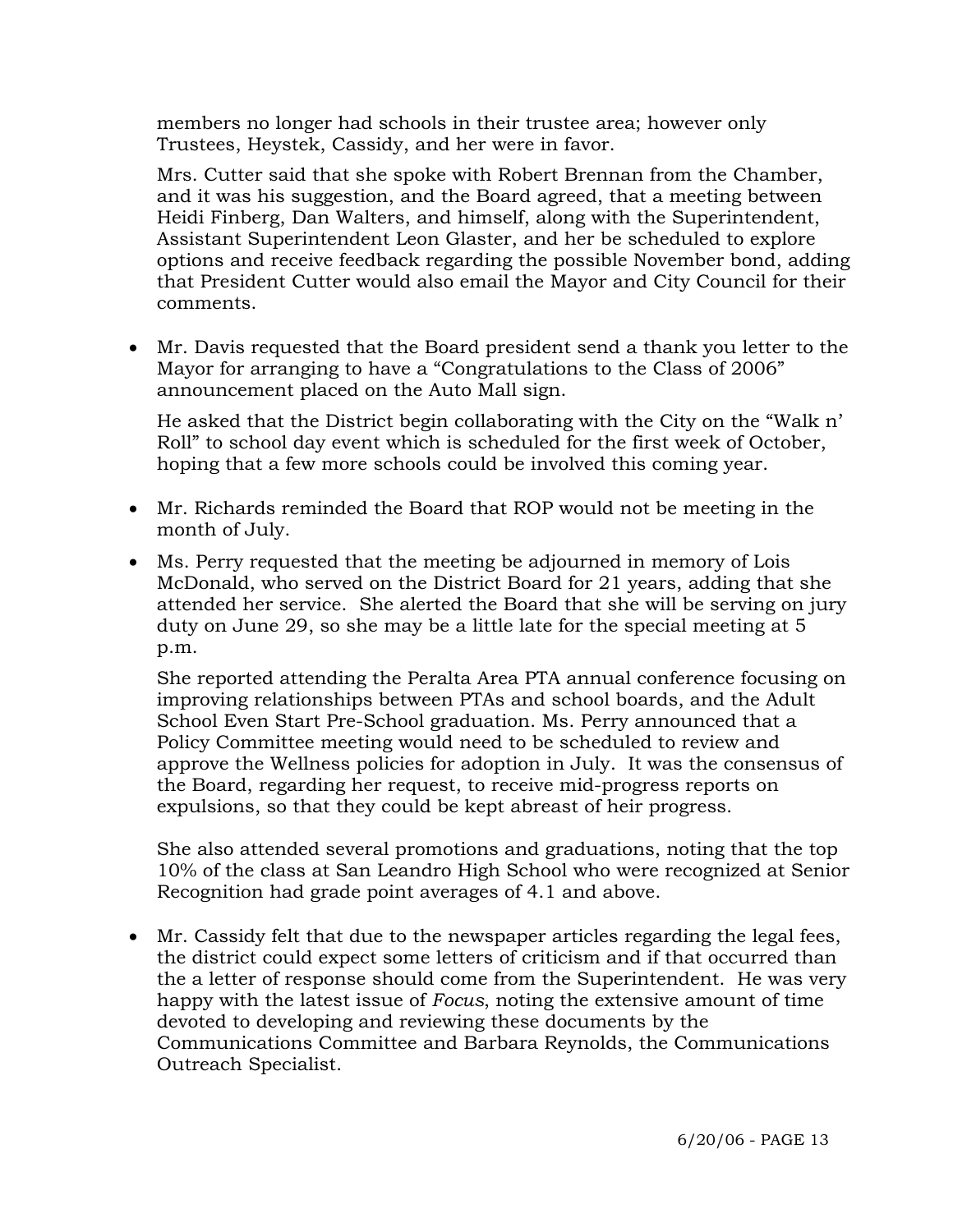For the record, Mr. Cassidy noted his support of President Cutter's request that the Superintendent research and report back on the possibility or legality of reducing the District's trustees from seven to five, and going to at–large members, asking those, who were not in support, if they felt that the current Board was as effective and truly served the community as well as it could, adding that in his opinion it would be to the best interest of the community to be a 5-member Board.